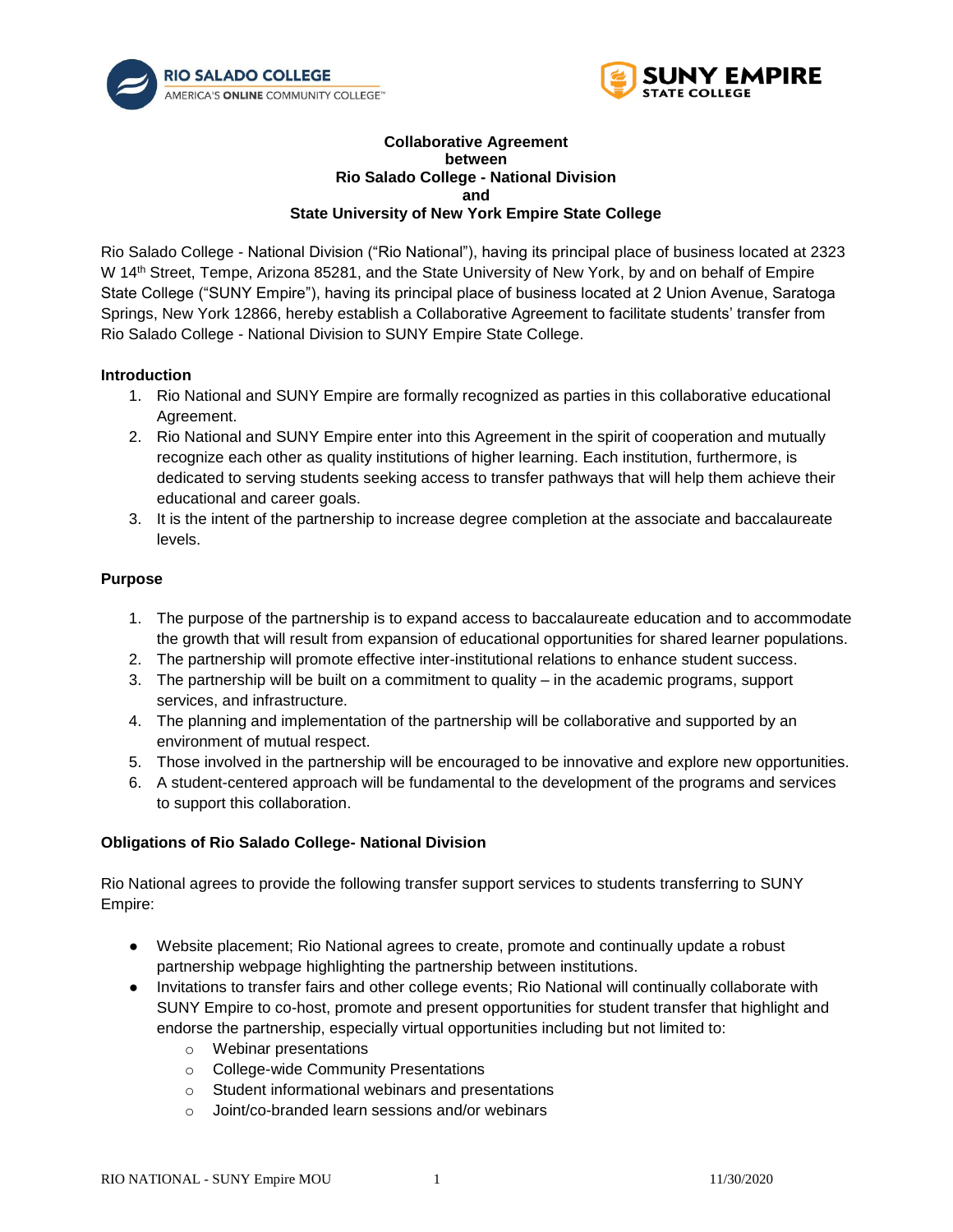

**RIO SALADO COLLEGE** 

AMERICA'S ONLINE COMMUNITY COLLEGE<sup>14</sup>



- Distribution and posting of partner-supplied marketing materials at the colleges; Rio National will promote the partnership across their campuses through various mediums and promotional avenues (i.e. newsletter highlights, webinars, posting of college paraphernalia, etc.)
- Create and endorse opportunities for learners (and employees) to meet with faculty and academic advisors whenever necessary and possible.
- Review and engage in the promotion of partner-supplied/hosted marketing materials, webinars, and events on a regular basis as determined by the partnership team.
- Opportunity to request student directory information in compliance with all federal, state, and local laws.

\*Additional services, time and staff permitting, may be provided and listed in an addendum to this Agreement.

# **Obligations of SUNY Empire State College**

SUNY Empire agrees to provide the following transfer support services to students enrolled with to Rio National:

- Refer students to Rio National if they are not yet admissible to SUNY Empire or may benefit from taking lower division (or additional lower division) coursework at a community college prior to, or concurrently with, transferring to SUNY Empire.
- To the extent permitted by law or regulation, collect and provide requested annual enrollment and graduation data to Rio National.
- Distribute annual transfer experience survey to former Rio National students enrolled at the SUNY Empire.
- Provide educational transfer pathways to Rio National students and invite them to participate in events and presentations promoting transfer. Additionally, SUNY Empire will provide materials, catalogs, and other information to Rio National advisors to facilitate their understanding of university requirements and academic programs.
- Plan and/or participate in at least one event (in person or virtually) per year for prospective transfer students.
- If warranted by the student's academic achievement and/or special talents, SUNY Empire will inform students of specific scholarship opportunities. SUNY Empire will also provide scholarship information to Rio National students.
- Maximize the transferability and applicability of credits from Rio National.

\*Additional services, time and staff permitting, may be provided and listed in an addendum to this Agreement.

# **Joint Obligations**

Rio National and SUNY Empire agree to collaborate to:

- Continuously improve this transfer partnership for the benefit of students and will promote effective cooperation between the two institutions. The institutions will exchange admission, grades, and retention data after obtaining appropriate permission from the students involved and in compliance with all federal, state, and local laws.
- Engage in joint and/or co-branded promotional activities and events including but not limited to:
	- o Joint institution signing ceremonies
	- o Faculty collaboration
	- o Educational pathway mapping for highlighted educational programs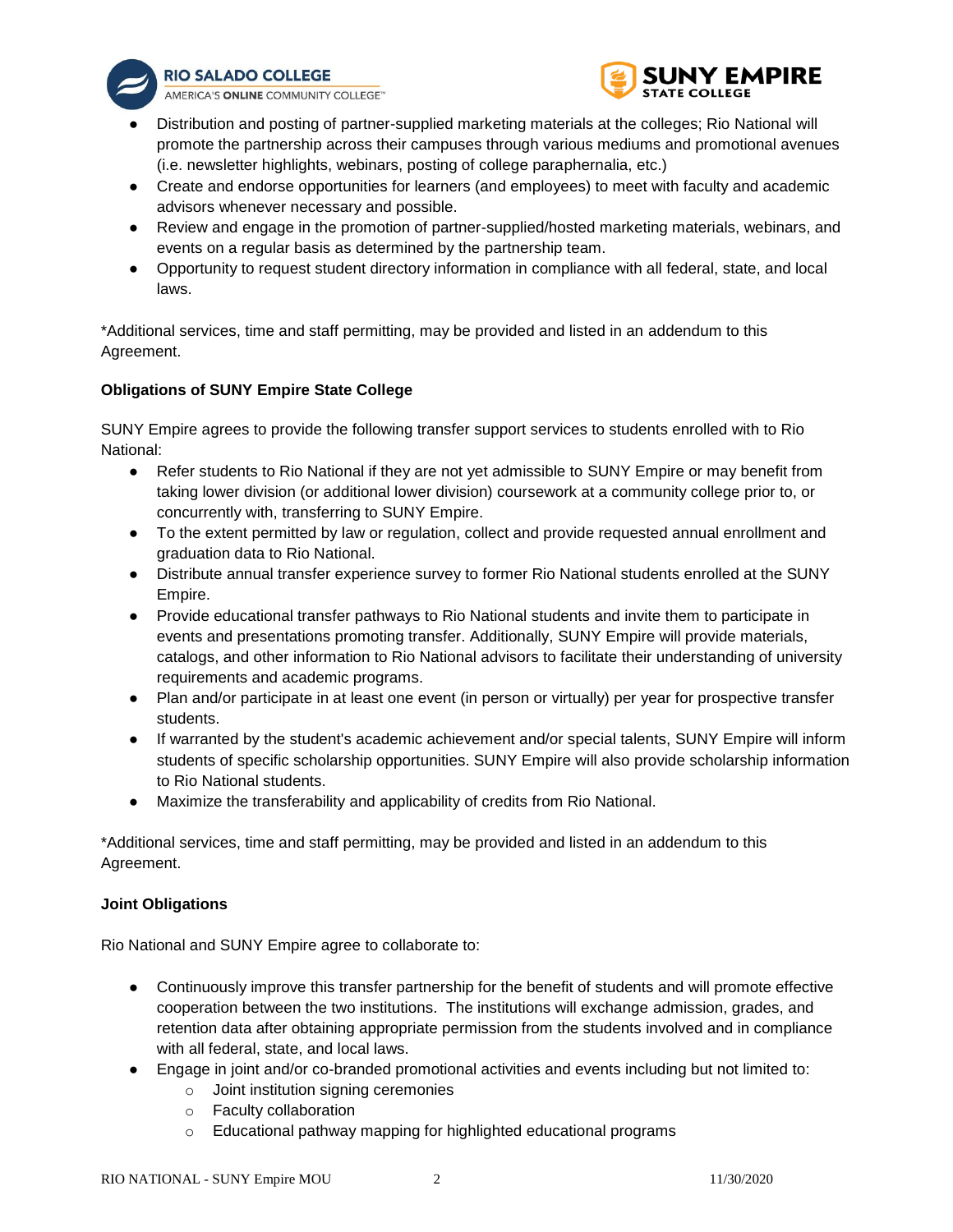

**RIO SALADO COLLEGE** 

AMERICA'S ONLINE COMMUNITY COLLEGE<sup>16</sup>



- o Advisor/enrollment collaboration
- o Joint/co-branded college informational presentations
- o Maintenance of Partnership website
- Support recruitment, enrollment, retention, and completion efforts, and communicate regularly and in a timely manner; through regularly scheduled partnership meetings and events.
- Identify scholarship opportunities for Rio National students
- Provide direct links between their institutional websites, indicating the existence of this transfer partnership
- Develop, distribute, and maintain accurate transfer articulation and marketing resources. Each institution is responsible for the accuracy of the information it distributes verbally, in print, on the web, or otherwise. Both institutions agree not to misrepresent the other, and to consult each other in order to maintain the integrity of messaging to students.
- Provide program and academic support (advising, training, marketing, etc.) for transfer pathways, with ongoing, annual maintenance as we launch new program offerings.
- Provide updated documentation of highlighted academic programs on an annual basis. Thus, including the educational program pathways as exhibits of the MOU. Upon faculty approval the educational pathway plans will be attachments to this MOU document. By Signing the MOU both parties verify the education pathway plans have been vetted, reviewed and approved by the proper faculty chairperson (and/or their designee) and are ready to be published, distributed, promoted and/or utilized as deemed appropriate by the partnership teams of both institutions.
- Annually evaluate the effectiveness of the partnership supported by this Agreement. The outcome of the evaluation will be used to improve the transfer process for the benefit of students and will be used to support the continuation, or discontinuation, of the formal partnership supported by this Agreement.
- Notwithstanding the foregoing, the parties agree that the expenditures of funds, human resources, equipment, supplies, facilities, training, public information, and expertise will be provided by each party to the extent that their participation is required and said resources are reasonably available.
- Maintain a copy of this Agreement

# *Benefits for Rio Salado College and Rio National Transfer Students*

Empire State College will provide the following benefits for participating Rio Salado students:

- Guaranteed admission to a bachelor's degree program
- Waiver of the \$50 admission / orientation fee
- Provision of a \$100 transfer scholarship in the first term of matriculation at SUNY Empire
- Non New-York residents are eligible for a SUNY Empire nonresident tuition grant that significantly lowers their tuition rate

To be eligible, Rio Salado transfer students must have completed an associate degree within the last 3 years, or be in their final year of completing an associate degree. All students need to complete the application process and meet all admissions criteria before being accepted to SUNY Empire.

A unique application benefits code (the "Code") for interested students to use during the admissions application process will be created by SUNY Empire and provided to appropriate staff at Rio Salado for distribution. Participants must enter the Code upon submission of their online application for admission to receive the benefits.

Rio Salado will provide SUNY Empire with the name(s) of the appropriate staff who will be responsible for receiving and disseminating the Code. Rio Salado will make good faith efforts to not make the Code publicly available.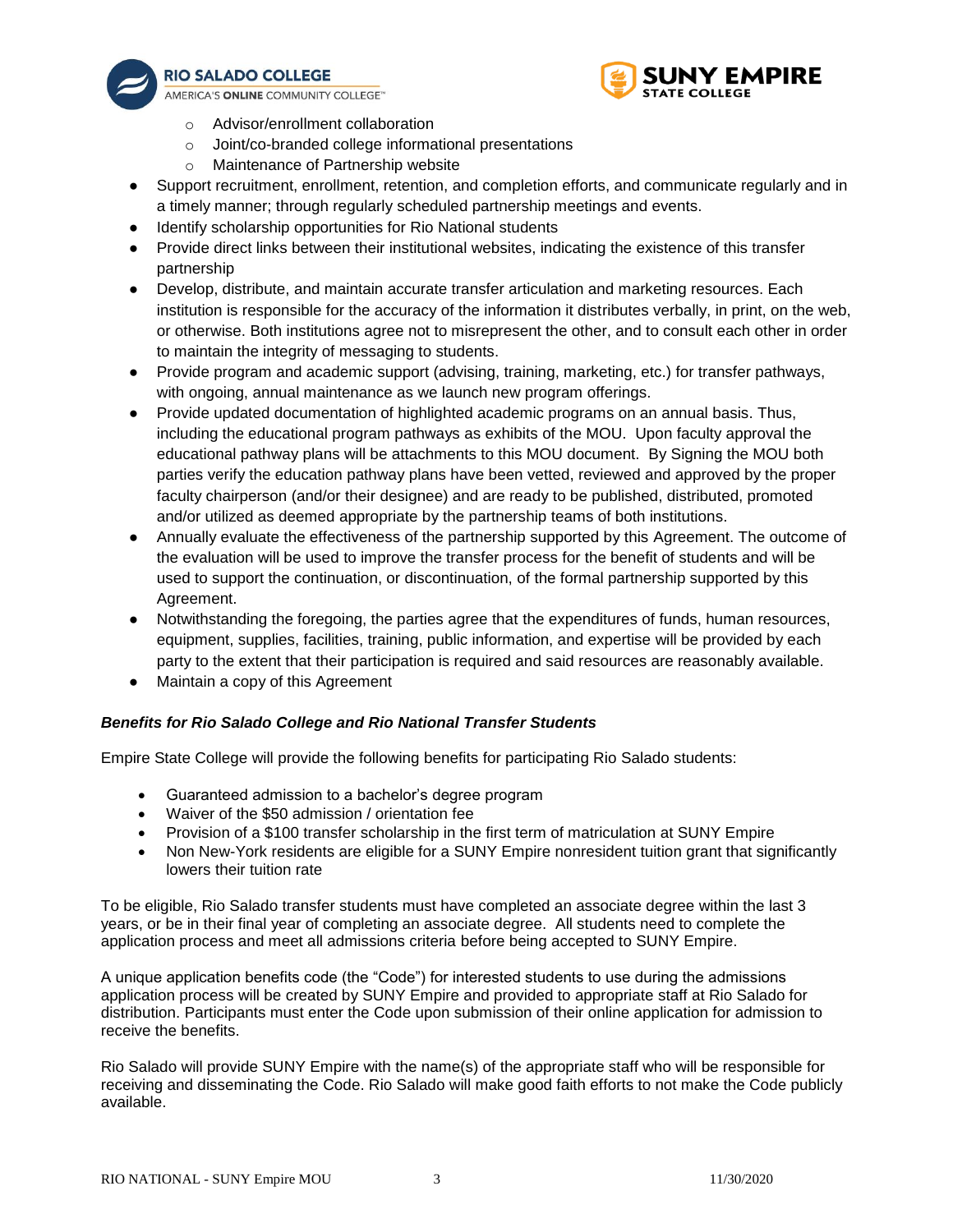



### *Benefits for Employees of Rio Salado College and Rio National*

Employees of Rio Salado may participate in the program and become students at SUNY Empire by way of this Agreement. Employees who already hold an associate degree are eligible for the benefits as listed above for transfer students, regardless of when they received their degree. Further, employees who hold a bachelor's degree and wish to pursue a graduate degree at Empire State College are eligible for the following benefits:

- Waiver of the \$50 graduate admission / orientation fee
- \$100 graduate student scholarship in the first term of matriculated enrollment in the School for Graduate Studies
- Non New-York residents are eligible for a SUNY Empire nonresident tuition grant that significantly lowers their tuition rate
- A single point of contact at the School for Graduate Studies to guide new students through the admissions, enrollment and orientation process. The contact person as of the time of execution of this Agreement is:

Evan Reese Graduate Outreach and Academic Advisement Coordinator Evan.Reese@esc.edu (800) 847-3000 ext. 2904

For a complete list of graduate level degree and certificate programs offered by SUNY Empire is available at: https://www.esc.edu/graduate-studies/.

#### *Benefits for Active Military, Veterans, and Spouses*

SUNY Empire has a long-standing commitment of supporting active military, veterans and family members, and enthusiastically pledges to maintain its commitment to provide the following benefits and services to military-aligned students and as they may be amended from time to time by SUNY Empire:

- Pre-enrollment advising and an Evaluated Education Plan (EEP) with a review of anticipated transfer credits prior to enrollment
- Waive or otherwise pay on the eligible student(s)' behalf, all mandatory fees for military members (active-duty, guard, reserve and veterans) along with their spouses. Waived or otherwise covered fees include: orientation fee, college fee, student activity fee, technology fee, health and wellness fee, portfolio (assessment) fee, and program amendment fee.
- Individualized Prior Learning Assessment (iPLA) fees are waived for military members
- Support military-aligned students through Veterans Affairs (VA) and Tuition Assistance (TA) funding processes
- Access to SUNY Empire's Office of Veteran and Military Education (OVME) and its dedicated resources to support student success all the way through to degree completion.

#### **Longevity of the Agreement**

This Agreement shall be effective on the date of the last signature of approval on this agreement and shall continue in force and effect for five years, or until terminated by either party. This Agreement may be renewed by entering into a new agreement upon mutual written consent of the parties. Failure to meet the obligations of this agreement are acceptable grounds for either institution to request termination of the agreement. This Agreement may be terminated by either party upon 45 days written notice. Such termination shall not affect students' matriculation status in their program of study. Students who transferred to SUNY Empire State College from Rio Salado College prior to the termination date will continue to receive all benefits of the Agreement as long as they remain in good standing at SUNY Empire.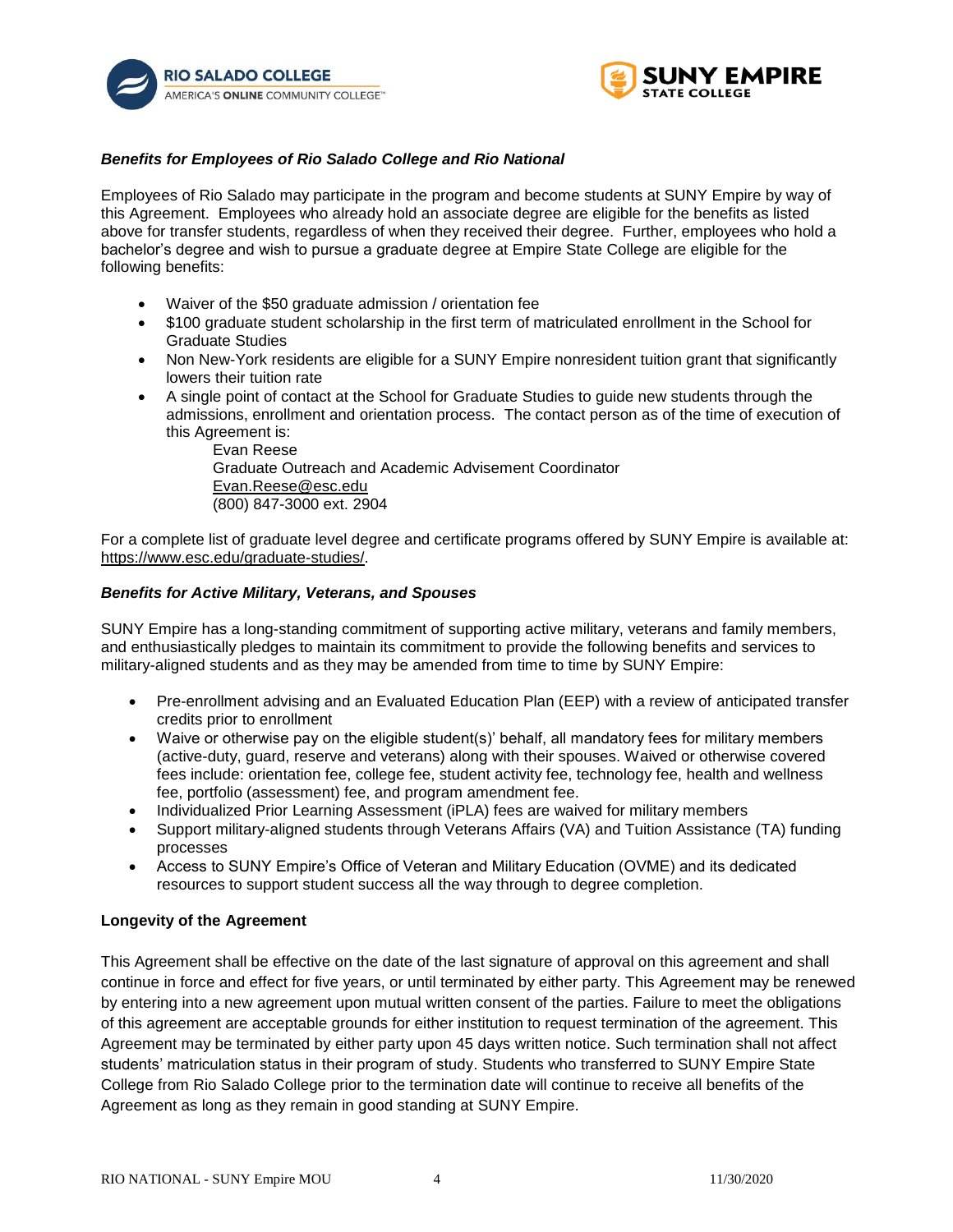



#### **Other Terms and Conditions**

- Participants matriculated at SUNY Empire shall be subject to the same rights, responsibilities, and to the college policies as any other SUNY Empire student.
- Each party will comply with all applicable law, policies and accreditation standards in performing its obligations under this Agreement.
- The parties acknowledge that this Agreement is not exclusive to either party.
- The parties acknowledge that this Agreement does not create a partnership as defined by New York Partnership Law, nor is either party acting as the agent for the other. The parties agree that each is acting independently of the other in a cooperative collaboration.
- The parties agree that their respective trademarks, service marks and logos are registered trademarks or are owned by the respective parties (the "Licensed Marks"). To the extent required by this Agreement, each party grants to the other a non-exclusive license to use the Licensed Marks only in connection with the purposes identified herein. Such License should not be construed as permission by either party to use its name or the Licensed Marks for any other purpose. The parties agree not to use, reproduce, copy or create materials bearing each other's name, logos or Licensed Marks without the prior review and approval of the owner party.
- It is mutually agreed that neither Party shall discriminate on the basis of race, color, national origin, religion, creed, age, disability, sex, gender identity, gender expression, sexual orientation, familial status, pregnancy, predisposing genetic characteristics, military status, domestic violence victim status, criminal conviction, or any other legally protected class.
- The Parties acknowledge that activities under this Agreement may require them to have access to the other Party's "Education Records," as that term is defined under the Family Educational Rights and Privacy Act ("FERPA"). The Parties acknowledge that for the purpose of this Agreement, each will be designated as a "school official" with "legitimate educational interest" in the Education Records, as those terms have been defined under FERPA and its implementing regulations, and the Parties agree to abide by the limitations and requirements imposed on school officials. The Parties agree to use the Education Records only for the purpose of fulfilling their duties under this Agreement for their mutual benefit, and will not share such data with or disclose it to any third party except as required by law or as authorized in writing by the Parties. This duty continues indefinitely after termination of the agreement.
- This Agreement is not intended to benefit any third party, nor shall any person who is not now or in the future a party hereto be entitled to enforce any of the rights or obligations of a party under this Agreement.

[Signature page follows]